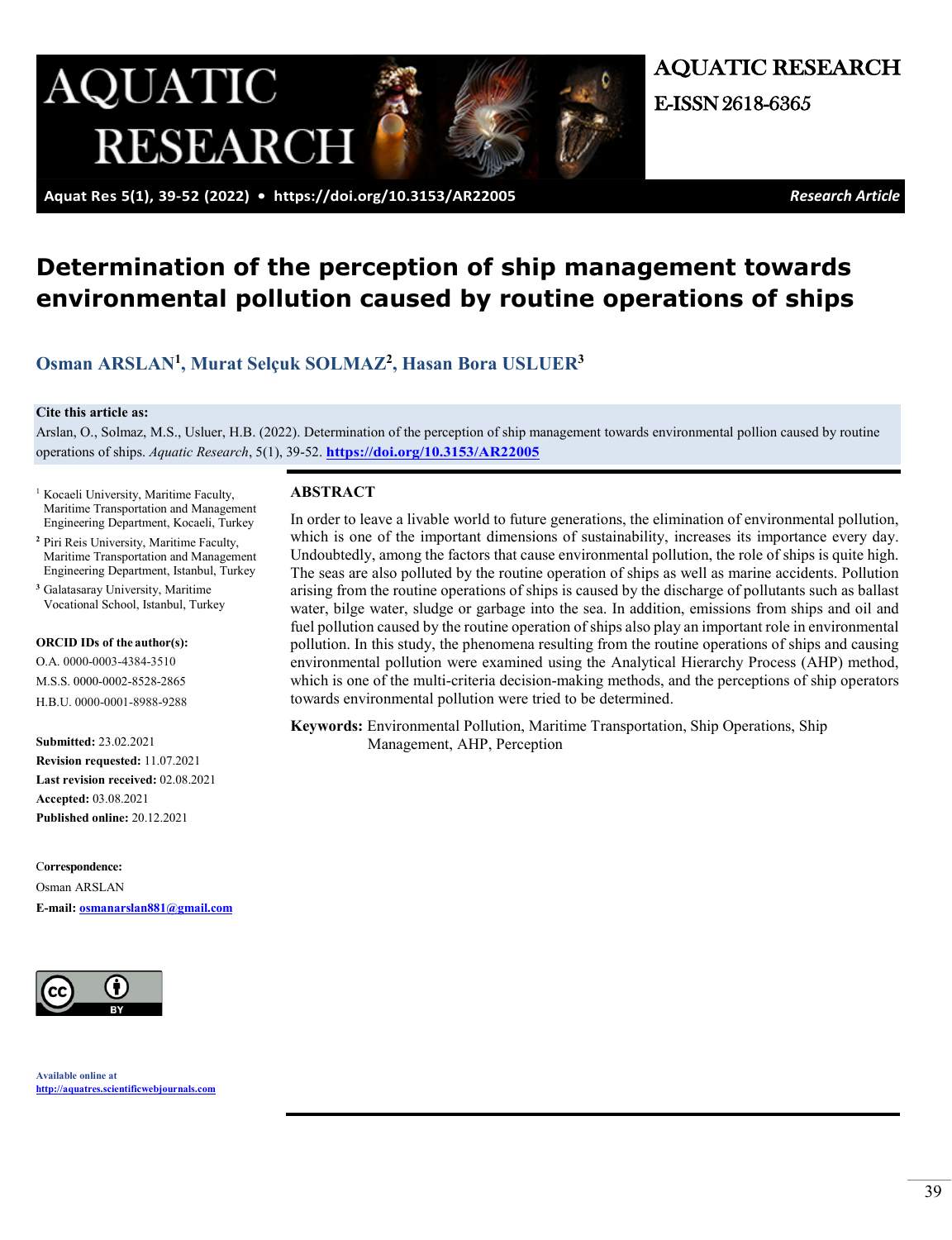# **Introduction**

Maritime transportation, which is of great importance in terms of world trade, is a very advantageous mode of transportation compared to other transport modes due to its safe, economical and high carrying capacity. With the development of the world economy and industry, the demand in maritime transportation has increased rapidly, and this has led to an increase in the number and tonnage of ships. The increase in the number and size of the ships leads to an increase in environmental pollution.

The seas, which have been a source of life for people for centuries, have been used as waste disposal areas in recent years. According to the data of the International Maritime Organization (IMO), wastes entering the world's seas; 8% from natural resources, 0.5% from offshore production, 11% from sea transport, 30% from atmospheric sources, 40% from flood and land based discharges, 10% from illegal discharge (Küçük and Topçu, 2012). Ships, which are the main elements of maritime transport, cause sea pollution to a large extent and less air pollution (Satır, 2007). Marine pollution as defined by UN Convention on the Law of the Sea (UN-CLOS), Article 1.4 (1982) is: "means the introduction by man, directly or indirectly, of substances or energy into the marine environment, including estuaries, which results or is likely to result in such deleterious effects as harm to living resources and marine life, hazards to human health, hindrance to marine activities, including fishing and other legitimate uses of the sea, impairment of quality for use of sea water and reduction of amenities." Air pollution is the presence of pollutants such as dust, gas, fog, odor, smoke or steam in the atmosphere in quantity, density and time that will harm human, plant and animal life or material objects (Satır, 2007). The maritime sector, which realizes more than 90 percent of the world trade with approximately 90,000 vessels, contributes greatly to environmental pollution and climate change. The enormous increase in maritime transport today also increases ship pollution significantly (URL-1).

Operational pollution means that marine pollution caused by ships is not limited to accidents. Actually, most of the pollutants are released during the voyage of the ship, not by accident (Özdemir et al., 2016). Marine transportation generates negative impacts on the marine environment, including greenhouse gas emissions, air pollution, releases of ballast water containing aquatic invasive species, garbage, historical use of antifoulants, giving directly to the sea of raw sewages, oil and chemical spills, dry bulk cargo releases, resulting of oil and waste water after deck washing operations [\(Walker](https://www.sciencedirect.com/science/article/pii/B9780128050521000309#!) et

al., 2019; Özdemir et al., 2016). These pollutants are very harmful for marine environment.

Maritime transport makes a large contribution to greenhouse gases and air pollution (Miola and Ciuffo, 2011). Ship emissions compose a major, and so far, poorly regulated, source of air pollution (Jonson et al., 2020). Shipping activity can pollute the atmosphere through routine operations. In particularly, carbon dioxide (CO2), carbon monoxide (CO), sulphur oxide (SOx), nitrogen oxide (NOx) and particulate matter (PM) are released due to the operation of the ship's machinery and the incineration of waste, which contributes to global warming and acid rain (Potters, 2013; Aygül and Baştuğ, 2020). As a result of the burning of fossil fuels used in ship machinery, exhaust emissions are harmful to the environment and human health (Aygül and Baştuğ, 2020).

The most important convention prepared under the leadership of the International Maritime Organization (IMO) regarding ship-related pollution is the International Convention for the Prevention of Pollution from Ships (MARPOL), shortly MARPOL 73/78. This contract, to which many countries are parties, has six annexes (IMO, 2020a).

Annex I: Regulations for the Prevention of Pollution by Oil,

Annex II: Regulations for the Control of Pollution by Noxious Liquid Substances in Bulk,

Annex III: Prevention of Pollution by Harmful Substances Carried by Sea in Packaged Form,

Annex IV: Prevention of Pollution by Sewage from Ships,

Annex V: Prevention of Pollution by Garbage from Ships,

Annex VI: Prevention of Air Pollution from Ships.

When the literature is searched, there are many studies on marine pollution originating from ships. In addition, it was seen that studies were carried out on air pollution caused by ship emissions and their effects on human health. The literature on these subjects was reviewed and studies on environmental pollution caused by ships are given in Table 1.

In the study, the causes of marine and air pollution caused by the routine operation of ships were examined by reviewing the literature and the indicators found were evaluated by experts such as inspectors, technical directors and designated persons ashore (DPA) working in ship management. The priority levels of the indicators were calculated using the Analytical Hierarchy Process (AHP) method with the data obtained from the experts.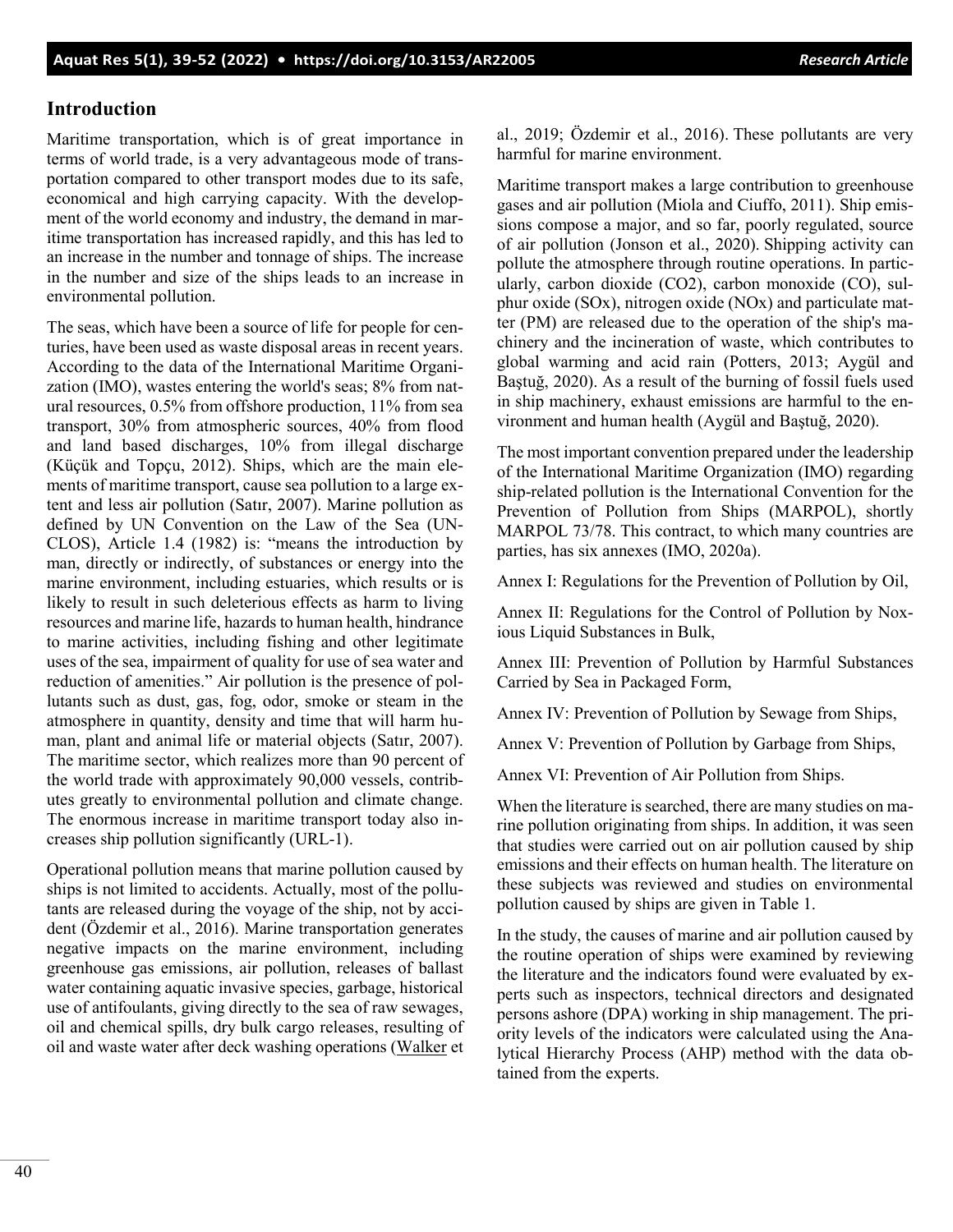| Author(s)                       | Aim/Aims                                                                                                                                                                                                                                                                                                        | <b>Method/Methods</b>                                                                                                                                                         | <b>Results or Conclusions</b>                                                                                                                                                                                                                      |
|---------------------------------|-----------------------------------------------------------------------------------------------------------------------------------------------------------------------------------------------------------------------------------------------------------------------------------------------------------------|-------------------------------------------------------------------------------------------------------------------------------------------------------------------------------|----------------------------------------------------------------------------------------------------------------------------------------------------------------------------------------------------------------------------------------------------|
| Baykal and Baykal<br>(1999)     | To provide precautions and<br>suggestions that can be taken during the<br>build and operation of ships related to<br>marine pollution caused by ship-sourced<br>wastewater.                                                                                                                                     | Literature review.                                                                                                                                                            | Issues related to wastewater should<br>be seriously addressed by planning<br>in advance, starting from the<br>project stage of the ships,<br>including the build and delivery<br>processes.                                                        |
| Saxe and Larsen<br>(2004)       | To model the dispersal of NOx, SO <sub>2</sub> and<br>primary formed particulate matter<br>originating from ships in the Danish<br>harbours.                                                                                                                                                                    | The operational meteorological air<br>quality model (OML) was used to<br>calculate the urban dispersion of air<br>pollutants originating from ships in<br>three Danish ports. | It was concluded that emission<br>from ships in harbour could<br>possibly induce health problems to<br>people in the Danish ports.                                                                                                                 |
| Satır (2007)                    | To develop a ship waste reception facility<br>model.                                                                                                                                                                                                                                                            | The planning, site selection,<br>installation and operation of a ship<br>waste reception facility are examined<br>together with different alternatives.                       | The developed model is supported<br>by scientific data, as is the case<br>with the site selection of the waste<br>facility.                                                                                                                        |
| Iduk and Nitonye<br>(2015)      | To find solutions to marine pollution<br>caused by non-compliance with the<br>standards set for the protection of the<br>marine environment.                                                                                                                                                                    | Questionnaire/descriptive method was<br>used to find out the effects and solu-<br>tion of marine pollution from ships.                                                        | Sources of marine pollution from<br>ships have been established, which<br>included discharge of oily water<br>from bilge, invasive organisms<br>from ballast, accidental discharge<br>of oil from tankers ships and<br>operational discharge, etc. |
| Zhu and Zhao<br>(2015)          | To assess the feasibility of applying the<br>Polluter-Pays Principle (PPP) to its fullest<br>measure in counteracting ship-source<br>pollution in Hong Kong.                                                                                                                                                    | Involved data collection, which was<br>performed by conducting a<br>questionnaire survey of selected ship-<br>ping.                                                           | Findings provide useful evidence,<br>and enable meaningful reflections<br>on the existing legal and policy<br>framework covering ship-source<br>pollution.                                                                                         |
| Özdemir et al.<br>(2016)        | To investigate reasons of marine pollution<br>caused by ship operations and to find<br>measures to prevent them.                                                                                                                                                                                                | The decision-making trial and<br>evaluation laboratory method<br>approach was applied.                                                                                        | The results showed that bunker<br>oils and bilge waters is a key value<br>factor and powerful influential<br>criteria.                                                                                                                             |
| Onwuegbuchunam<br>et al. (2017) | To conduct a physico-chemical and<br>microbiological analysis of samples of<br>ships' wastewater to determine the status<br>of marine pollution in the port environ-<br>ment.                                                                                                                                   | Taking samples from selected areas<br>and processed at the laboratory and<br>determination of the physico-chemical<br>and microbiological parameters.                         | Results of the laboratory analysis<br>of the physico-chemical and<br>microbiological properties of ship<br>generated wastewater are<br>presented as bilge, ballast and<br>black water                                                              |
|                                 | Zhang et al. (2018)   To propose an innovative risk-based<br>model for quantitative regional emer-<br>gency resource allocation, which compre-<br>hensively analysis the factors such as oil<br>spill probability, hazard consequences, oil<br>properties, weathering process and opera-<br>efficiency.<br>tion | The oil spill risk index modelling.                                                                                                                                           | Results indicate that the<br>emergency resource allocation<br>method based on risk assessment is<br>applicable to the oil spill risk<br>assessment and capacity building<br>in the port area.                                                      |
| Ringbom (2018)                  | To explore governance structures in<br>shipping with a particular focus on the<br>regulation of environmental protection in<br>the Baltic Sea.                                                                                                                                                                  | Literature review.                                                                                                                                                            | If the air emission standards are<br>applied, environmental regulation<br>of shipping may become more<br>multi-faceted and dynamic.                                                                                                                |
| al.<br>Jonson<br>et<br>(2020)   | To find the effects of perturbing ship<br>emissions by performing a series of<br>scenario calculations in both globally and<br>individual sea areas.                                                                                                                                                            | Scenario based study.                                                                                                                                                         | The impact of ship emissions on<br>ozone in nearby land areas was<br>comparable for the some models<br>but lower for the a model.                                                                                                                  |

| Table 1. Studies on environmental pollution caused by ships. |  |  |  |
|--------------------------------------------------------------|--|--|--|
|                                                              |  |  |  |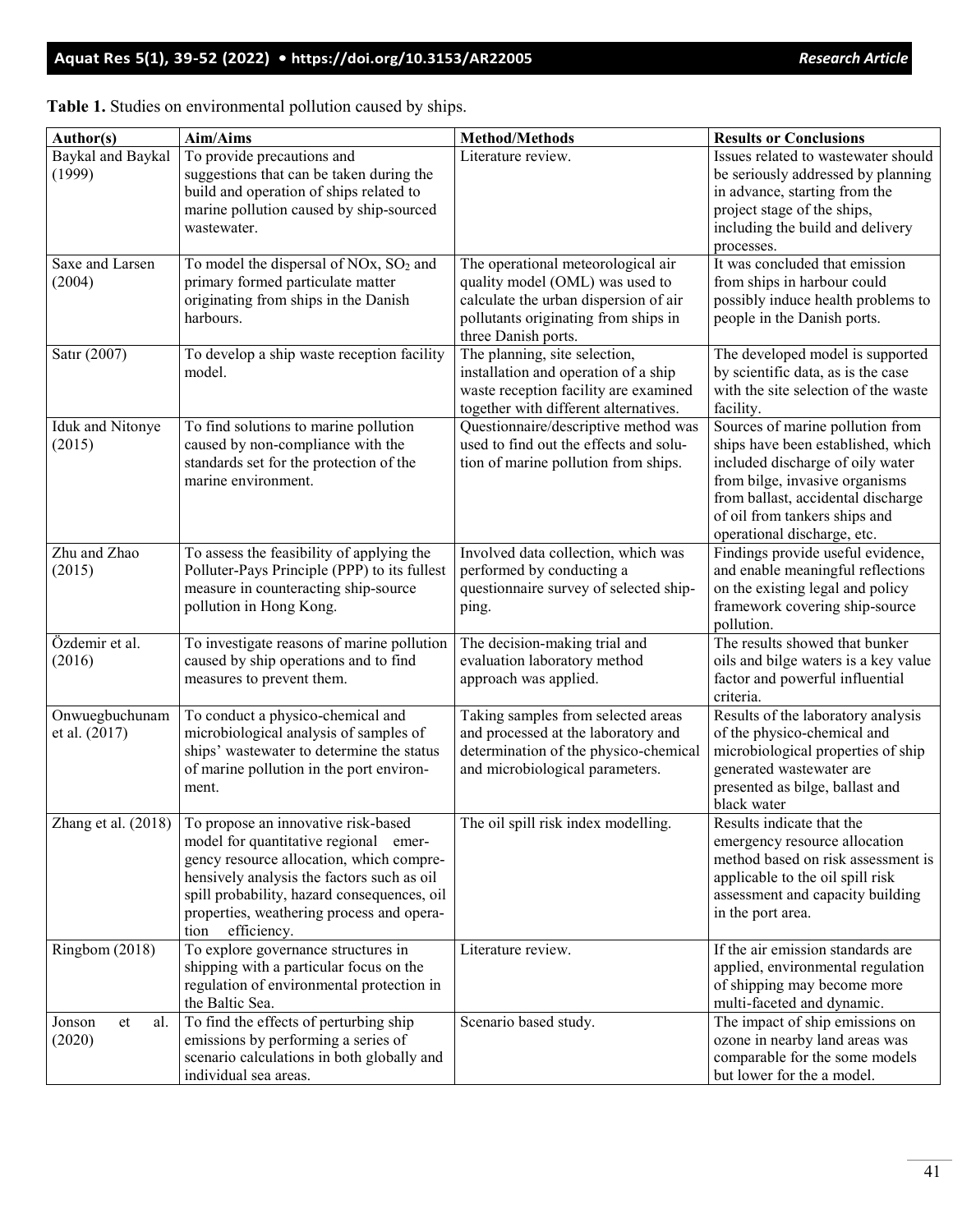# *Marine Pollution Caused by Pollutants Other than Oil and Fuel*

Considering the issue of marine pollution, it is seen that there are two main pollutants. The first of these is terrestrial pollutants that have a large share of 80% in the pollution of the marine environment. The second pollutant that causes the pollution of the seas is marine vehicles, namely ships (Baykal and Baykal, 1999). Maritime transportation activities play an important role in the pollution of the marine environment. Some of the pollution caused by ships arises due to the routine operation of ships (Tütüncü, 2004). This pollution occurs as a result of the ships being discharged into the sea while sailing, such as cargo residues, ballast, sewage, and garbage without complying with the international rules on waste management (Fitoz, 2009; Çevik, 2004).

# *Cargo Residues*

One of the causes of marine pollution from ships is the discharge of cargo residues into the sea (Çevik, 2004). Cargo residues resulting from the normal activities of the ships consist of the remaining parts of the cargo remaining in the cargo holds of the ship after the discharge and hold-cleaning operations of the ships are completed (URL-2). Within the scope of MARPOL Annex V, rules have been introduced on how cargo residues defined as Harmful to the Marine Environment (HME) can be disposed of. In this context, due to the difficulties experienced by shipowners and operators in finding suitable waste reception facilities at the cargo receiving terminals, it ensures that the washing water of the holds containing solid bulk cargoes that are classified as HME may be discharged outside the special areas under the conditions defined in the circular. It is therefore strongly recommended that shipowners and crew comply with the relevant MARPOL Annex V Rule 4.1.3 and Rule 6.1.2 for the discharge of HME waste (URL-3).

# *Ballast Water*

The ballast system is a tank system in the bow or sides of the ships where seawater is stored in order to ensure the stability of the ship (Alpay, 2015). Some of the sea creatures in the ballast waters transported by ships die due to temperature changes in the ballast water, food shortage and lightless environment. The surviving creatures are mixed with the new marine ecology they come to when the ballast waters are discharged into the sea. This mixing hinders the functioning of the food chain, damaging the ecology. Invasive species carried by ballast water pose a significant threat to biodiversity. This threat is combined with marine pollution originating from land and excessive use of marine resources, causing *changes in the marine habitat (Körpe, 2009).*

### *Sewage*

In accordance with Annex IV of MARPOL, "sewage means drainage and other wastes from any form of toilets, urinals, and WC scuppers; drainage from medical premises (dispensary, sick bay, etc.) via wash basins, wash tubs and scuppers located in such premises; drainage from spaces containing living animals; or other waste waters when mixed with the drainages defined above". In other words, it is the wastewater that occurs as a result of the use of sinks, toilets, showers and kitchens in the ship for seafarers to survive. Among these waters, toilet water is the one with the highest degree of pollution compared to other water and is called black water. Other water, including water from kitchens, is less pollutant than toilet water and is called gray water. While black waters contain too much organic matter, suspended solids, nitrogen, phosphorus and coliform, the coliform content of gray waters is insignificant compared to black water. Discharging sewage into shallow areas with less water circulation causes an increase in eutrophication. The suspended solid material collapses to the bottom of the sea and threatens the natural environment there (Baykal and Baykal, 1999).

# *Garbage*

MARPOL 73/78, which is the international convention for the prevention of pollution of the seas by ships, contains the rules on preventing the pollution of the seas with the garbage from the ships in Annex V. In this context, garbage includes all kinds of food and operational wastes that need to be disposed of regularly and collected during the normal operation of the ship, except those defined or listed in other Annexes. It is prohibited to discharge any kind of a solid waste to the sea, except food residues that can be discharged 12 miles from the shore from ships. The Mediterranean, the Red Sea, the Baltic Sea, the Black Sea, and the Gulf are designated as special areas within the scope of the Annex, and the discharge of wastes in the sea is prohibited here. The discharge of garbage outside of private areas is mainly subject to the following conditions: Discharging of all kinds of plastic materials into the sea, including synthetic ropes, fishing nets, plastic garbage bags, is prohibited. Certain materials may be discharged into the sea as far as possible from the nearest land, and if the distance to the nearest land is less than specified, discharging into the sea will be prohibited: 25 nautical miles for floating stacking equipment, coatings, and packaging materials; food waste, paper, and cardboard products, glass, rags, and other mineral waste and the like can be dumped up to 12 nautical miles away; food wastes, paper products, glass, rags, and other mineral wastes and the like can be discharged into the sea, not less than 3 nautical miles from the nearest land after they are processed in a shredder and grinder. The pores of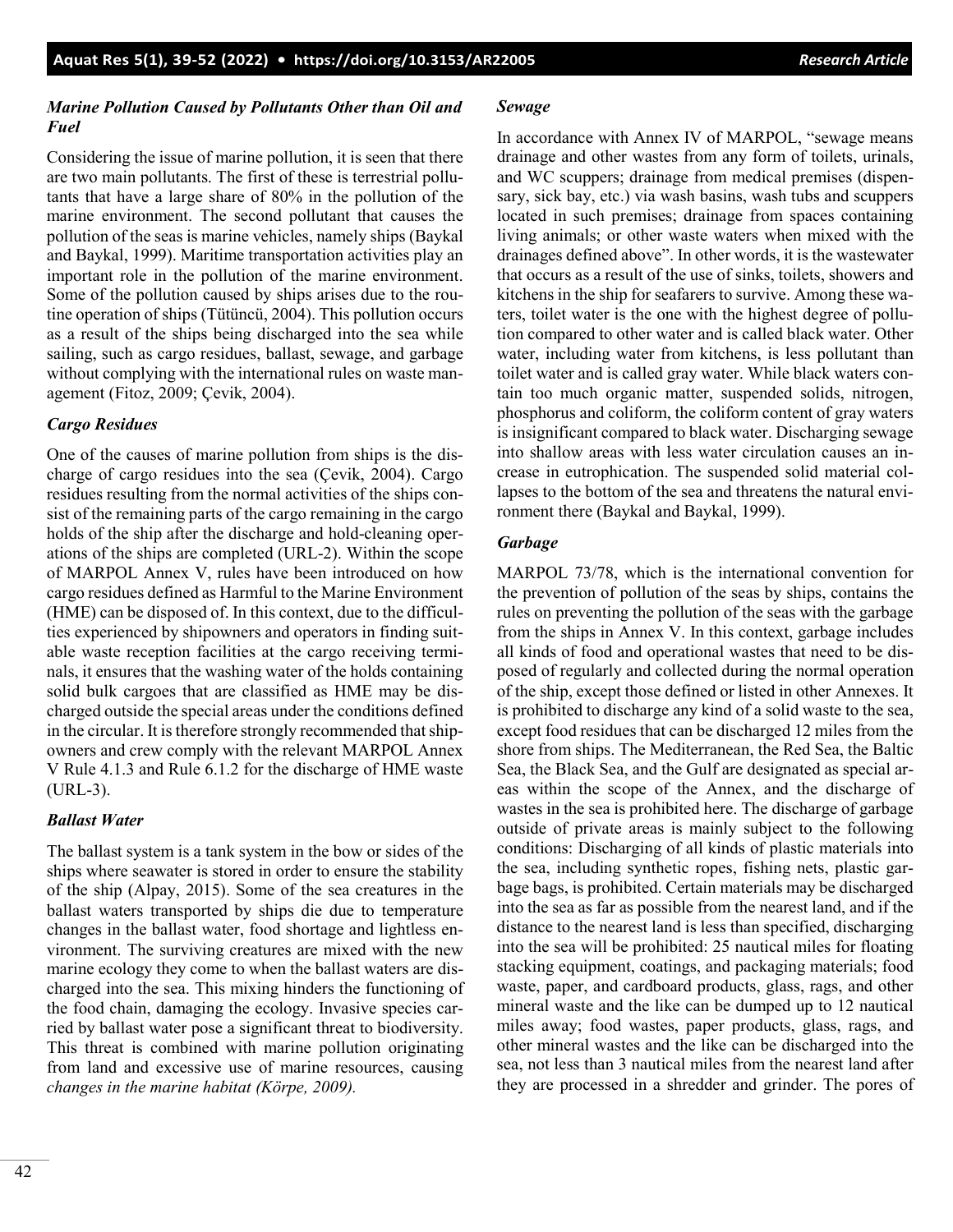such crushed and ground garbage are 25 mm. It must be divided into small pieces that are no bigger than the size of the filter (Palabıyık, 2002).

#### *Marine Pollution Caused by Oil and Fuel*

It is the marine pollution caused by discharging sludge, oil, and fuel leaks in the bilge of ships' engine rooms, fuel tanks, or cargo tanks of oil tankers into the sea. The most important of these is the waste accumulated in bilge, sludge and slop tanks.

#### *Bilge Waters*

Leaks consisting of fuel, oil, and cooling water used in all machinery operated with the fuel in the ships accumulate in the bilge located at the bottom of the ship (Fitoz, 2009). The waters collected in the bilge and containing high amounts of oil are called bilge waters. The amount of bilge water in a ship depends on the age, tonnage, and maintenance of the ship (Küçükşahin, 1997). The water accumulated in the bilge must be removed from the ship after a certain period. Otherwise, it will cause corrosion on the ship. If bilge water accumulates and is not discharged, it may cause the cargo to become wet and damp on the loaded ship. If the bilge water in the engine and boiler room is not discharged, it may prevent the normal operation of the machines and seafarers (Küçükşahin, 1997).

#### *Oily Sludge*

Refers to sludge formed from sludge and/or oil sediments in engine rooms of ships, fuel tanks, or cargo tanks of oil tankers (Yılmaz et al., 2009). According to the Water Pollution Control Regulation, the unused residue remaining from the fuel and oil used by the machines on the ships is called sludge. The unwanted substances contained in the used fuel of the ship's machinery must be purified before use. After the treatment process is over, the residual material, sludge, comes out from the fuel. When the ship arrives at the port, if sludge removal service is not provided within the port service, the ships discharge the sludge to the sea. Since sludge remains on the sea surface for a long time without dispersing, they drag to the beach after a while and take the appearance of pitch sticking to people's feet while walking on the beach (Alpay, 2015).

# *Tank Washing Water (Slop)*

In the Regulation of Waste Collection from Ships and Control of Wastes, slop is defined as "oily water residues formed as a result of washing the cargo tanks on the ships and accumulated in the tanks" (URL-4). Like bilge waters, tank wash water contains a high percentage of oil, so it poses as much danger to the seas as bilge waters (Gündoğdu, 2013). When the ships carrying oil and petroleum products unload their cargo, some product remains in the tank. When it comes to placing a different cargo in the same tank, the tank is first washed with seawater in order not to spoil the content and purity of the cargo. The mixture of oil and seawater formed as a result of washing is called slop (Fitoz, 2009). It was determined that the remaining cargo in the tanks is 0.35% of the total cargo (Egemen, 1999). Considering that a tanker carries thousands of tons of oil, this rate is no small amount. According to a study, it was found that as a result of the slop being discharged at sea, approximately 8 to 20 million barrels of oil were thrown into the sea per year (Egemen, 1999).

#### *Air Pollution Caused by Routine Operations of Ships*

The main engines, boilers, and generators in ships are the biggest air pollutants that cause ship-borne exhaust gas emissions in air pollution (Uçar, 2014). Since most of the ships use oil, the oil released into the air from the funnels of these ships causes pollution of the marine environment (Tütüncü, 2004). With the burning of fossil fuels used in ship machinery, harmful exhaust emissions occur in terms of environment and human health. The most important of these emissions are sulphur oxide  $(SO_x)$ , nitrogen oxide  $(NO_x)$ , particulate matter (PM), carbon dioxide  $(CO_2)$ , carbon monoxide  $(CO)$ , polycyclic aromatic hydrocarbons (PAH), and volatile organic compounds (VOC) (Solmaz et al., 2019; Bailey et al., 2004). Air pollutants and greenhouse gases resulting from ship exhaust emissions cause reduced air quality, global warming, and acid rain (Aygül and Baştuğ, 2020). In the study, Nitrogen Oxide (NO<sub>x</sub>), Sulphur Oxide (SO<sub>x</sub>), and Particulate Matter (PM), which cause the most air pollution, were discussed.

#### *Nitrogen Oxide (NOx)*

Nitrogen oxides are a family of chemicals, including nitric acid, nitrogen dioxide, nitrous oxide, and other related compounds (Bailey et al., 2004). The high temperature that occurs during the combustion in diesel machines is the reason for the formation of nitrogen oxides. The formation of  $NO<sub>x</sub>$ , which is not only dependent on temperature, occurs depending on the cylinder pressure, air-fuel ratio, combustion time within the cylinder, and the speed of chemical reactions (Şenol, 2020). With the combustion of the fuels used in ships in diesel engines, the temperature in the cylinders reaches 1500 °C and above. At this temperature, nitrogen and oxygen in the combustion air in the cylinder undergo a chemical reaction and cause  $NO<sub>x</sub>$  to be formed (Saraçoğlu, 2010). Since nitrogen oxides cause acid rain by forming nitric acid, it is one of the main emissions to be considered (Şenol, 2020). 5% of the  $NO<sub>x</sub>$  emitted to the atmosphere from the funnels of the ship is NO2 and the rest is nitrogen monoxide. The average residence time in the atmosphere is about one day (Saraçoğlu, 2010).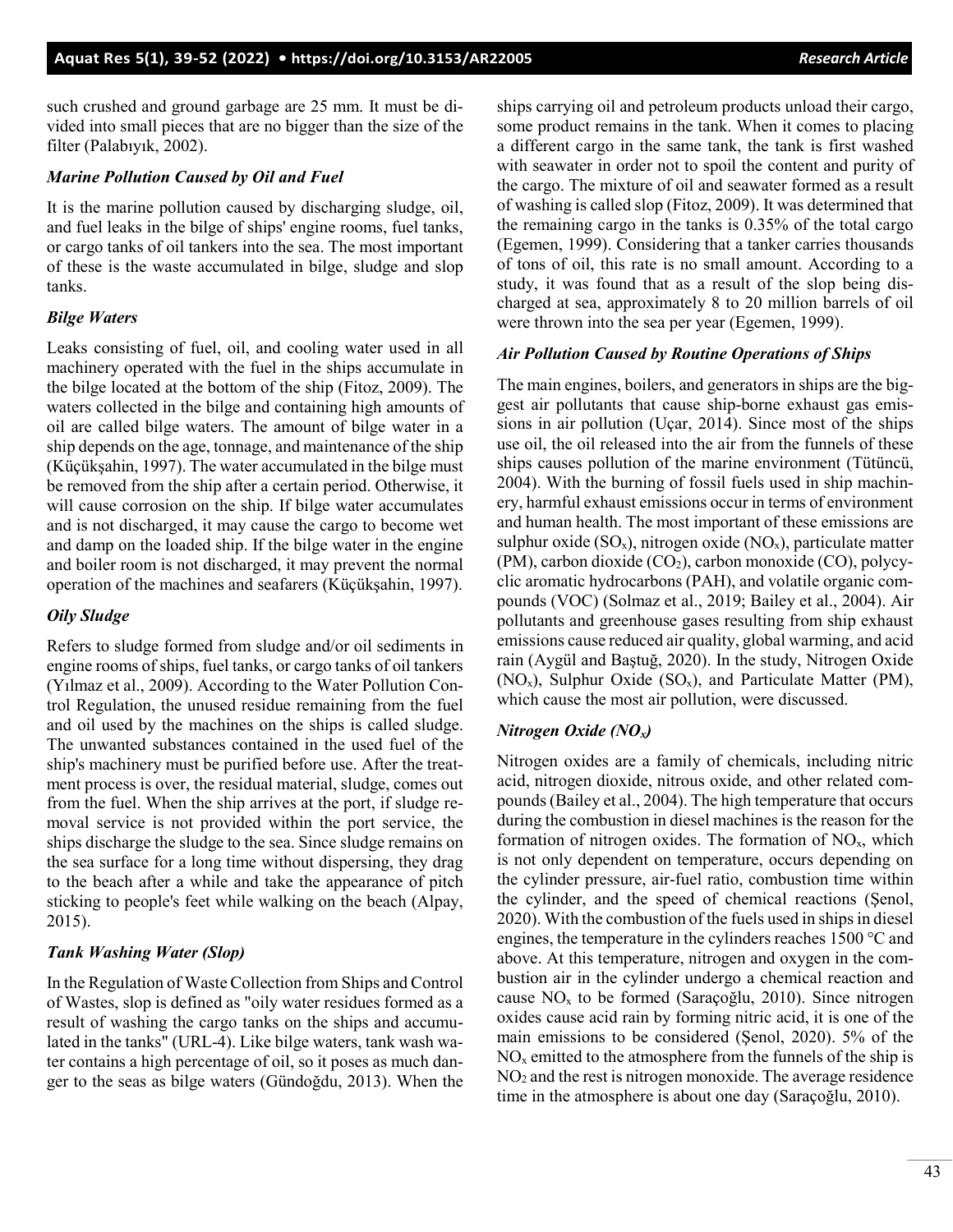# *Sulphur Oxide (SOx)*

Among the sulphur oxides, the most contaminant is  $SO<sub>2</sub>$  gas, which is colorless, odorless, and soluble in water (Bayat,  $2011$ ). SO<sub>2</sub> gas is a non-flammable poisonous gas released as a result of burning fossil fuels with high carbon content such as oil, coal, and natural gas (Soysal and Demiral, 2007). The high sulphur content of fossil fuels used in ships has made ships an important source of sulphur dioxide emission in global air pollution (Aygül and Baştuğ, 2020). Certain restrictions have been placed by IMO on sulphur oxide emissions and serious attention has been paid to monitoring ship emissions. IMO has determined the sulphur content in the fuel used by ships as 0.5% for the areas outside the Emission Control Areas (ECA) to control emissions. In the ECA region, it should be less than 0.1% (IMO, 2020b).

# *Particulate Matter (PM)*

Particulate matter (PM) contamination ranges from coarse dust ejected from dirt roads to small sooty particles created when burning wood, gasoline or diesel (Bailey et al., 2004). PM is particles suspended in the air and is a mixture of solid particles and liquid droplets (Aygül and Baştuğ, 2020). And also, it is unburned powdered substances leftover from the reaction and combustion of fossil fuels and lubricating oils used in ships and heavy industries. The size of the particulate matter is in the range of  $0.002 \mu m - 500 \mu m$ . PM has many damages to the environment such as corrosion, pollution, and damage to the vegetation. An emission limit of 50 μg/m3 has been determined for ship-sourced PM emissions (Ekmekçioğlu, 2020).

# **Material and Methods**

#### *Analytical Hierarchy Process (AHP)*

AHP was developed by Thomas Saaty in the 1970s (Şengül et al., 2012). It was first used in probability planning problems in the US Department of Defense in 1971 (Göksu and Güngör, 2008). With AHP, which is based on pairwise comparisons inherent in human nature, the importance and degree of preference of options and criteria are evaluated (Alp and Gündoğdu, 2012).

AHP is a basic approach to decision making. AHP uses both objective and subjective evaluation criteria. It then tests the consistency of the evaluations. It ensures that a very important decision, such as which one should be given priority among the alternatives that should be evaluated according to many criteria, is implemented by the decision-maker. AHP can be defined as a method of expressing the components and variables of a complex and not well-structured situation in a hierarchical order, assigning quantitative values to personal judgments regarding the comparative significance levels of each alternative, and making a synthesis by revealing the priority levels of the variables according to the results of the judgments. Facility location selection, personnel evaluation, evaluation of companies, training evaluation and selection, software selection, target market selection, tourism center selection, and new product development can be given as examples to the studies conducted with the AHP method (Alp and Gündoğdu, 2012). Many solution techniques have been developed for such problems solved under the name of Multi-Criteria Decision Making Techniques. AHP is the most used of these techniques. AHP is an effective analysis in multi-criteria decision making (Şengül et al., 2012).

In the first step in AHP, in line with the specified purpose, the criteria and sub-criteria of those criteria are defined and a hierarchical structure is created by the decision-maker In the second step of AHP, by comparing the criteria in pairs, decision-makers are given the opportunity to determine their importance and make the best decision as a result. Complex decisions are synthesized using the AHP method, and both quantitative and qualitative aspects of the decision are revealed (Güngör and İşler, 2005). The following steps are performed in order to solve the decision-making problems with AHP (Alp and Gündoğdu, 2012);

- Creating a hierarchical structure (decomposition),
- Comparative structures and pairwise comparisons,
- Calculation of relative priorities (synthesis),
- Calculation of the consistency ratio.

When there are n criteria for the specified purpose, a square matrix of size nxn is created. In the created matrix, there are values that show how important i row elements are compared to j column elements. These given values are evaluated with the Thomas Saaty scale, which indicates the importance levels between the numbers 1-9 in Table 2. As shown in the Criteria Table 3, a pairwise comparison matrix is created (Güngör and İşler, 2005).

| Table 2. Saaty AHP Scale. |  |  |  |
|---------------------------|--|--|--|
|---------------------------|--|--|--|

| <b>Importance level</b> | <b>Definition</b>      |
|-------------------------|------------------------|
|                         | equally important      |
|                         | a little bit important |
|                         | Important              |
|                         | very important         |
|                         | absolutely important   |
| 2, 4, 6, 8              | intermediate values    |

Source: Saaty, T. L. (1980).

If the hierarchy contains n criteria, a total of  $n(n-1)/2$  pairwise comparisons are required. The pairwise comparisons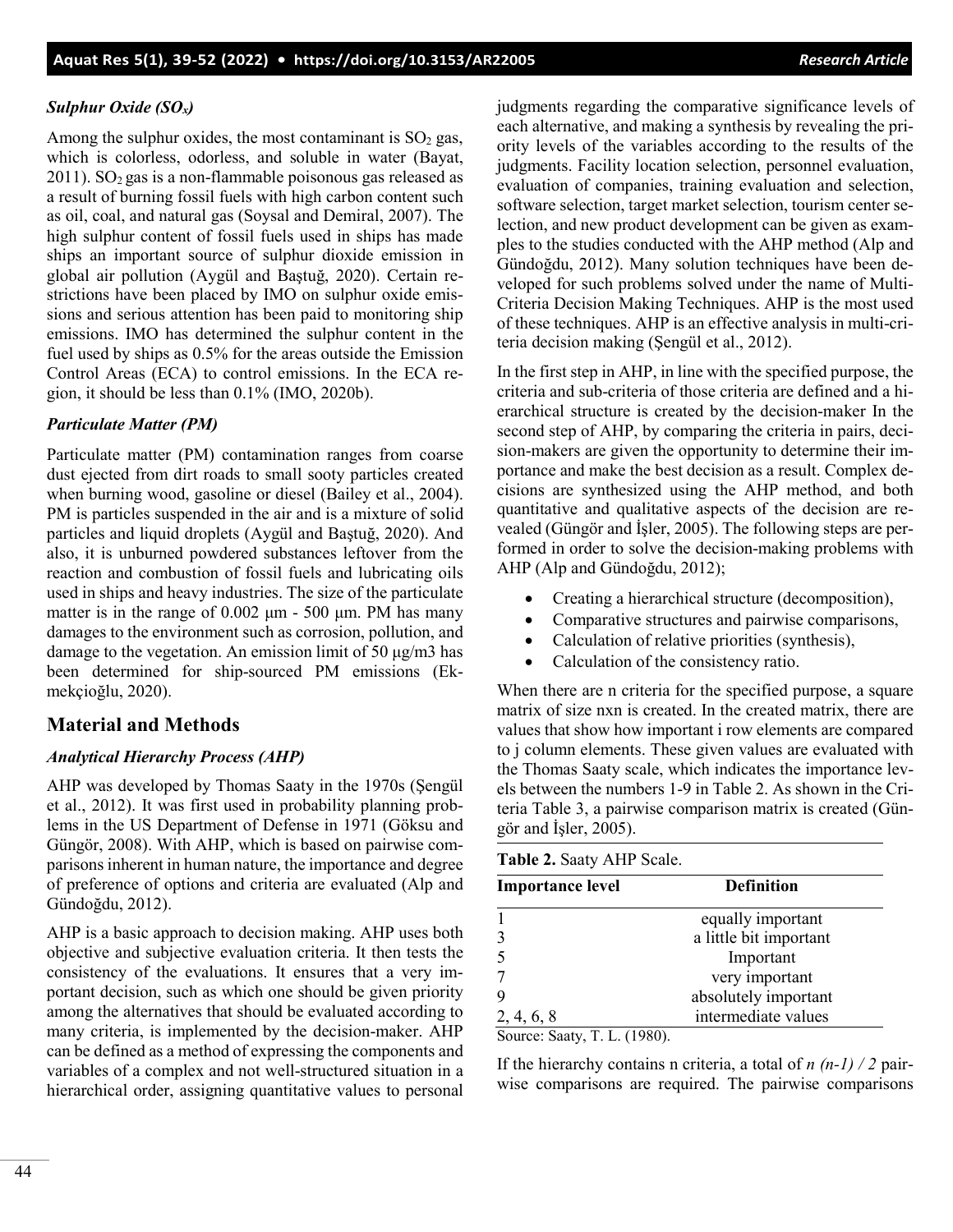matrix contains the values of *wi/wj.* The expression *wi/wj* expresses how important the *i* criterion is than the *j* criterion (Şengül et al., 2012).

|             | Table 3. Creating a Pairwise Comparison Matrix for Criteria |             |
|-------------|-------------------------------------------------------------|-------------|
|             | Criterion 1                                                 | Criterion 2 |
| Criterion 1 | W1/W1                                                       | W1/W2       |
| Criterion 2 | W2/W1                                                       | W2/W2       |
| Criterion n | Wn/W1                                                       | Wn/W2       |

Source: Vargas L.G. (1990).

The next step after the creation of paired comparison matrices is to calculate the eigenvector that shows the importance of each item in the relevant matrix compared to other items (Sipahioğlu, 2008). The nx1 dimension eigenvector of the matrix is determined as follows (Supçiller and Capraz, 2011).

$$
i = 1,2,3,......
$$
n ve  $j = 1,2,3,......$ n  
\n $b_{ij} = \frac{a_{ij}}{\sum_{i=1}^{n} a_{ij}} \qquad (1)$   
\n $w_i = \frac{\sum_{j=1}^{n} b_{ij}}{n} \qquad (2)$ 

Matrix consistency is calculated by finding the relative importance of the criteria. For a comparison matrix to be consistent, its largest eigenvalue (λmax) must be equal to the matrix size (n). To calculate the relative importance of the criteria, the column vector "wi" is constructed by taking the geometric mean of each row. By normalizing the created column vector, the relative importance vector "Wi" is calculated. By multiplying each row in the matrix by the relative importance vector, the column vector V2 is calculated. Then, the vector V3 is calculated by dividing each element of this vector by the corresponding element in the relative importance vector, and the arithmetic mean of the column vector V3 gives the largest eigenvalue λmax (Güngör and İşler, 2005).

| $CI = \frac{\Lambda_{max}-n}{\Lambda}$<br>(3)<br>$n-1$ |  |  |  |
|--------------------------------------------------------|--|--|--|
|--------------------------------------------------------|--|--|--|

$$
\lambda_{max} = \frac{\sum_{i=1}^{n} \frac{di}{wi}}{n} \tag{4}
$$

$$
CR = \frac{CI}{RI} \tag{5}
$$

The Consistency Ratio (CR) is obtained by dividing the Consistency Indicator (CI) value by the Random Consistency Index (RI) value shown in Table 4. The randomness indicator is calculated for 15-dimensional matrices at most. The high number of criteria reduces the possibility of obtaining consistent results when all criteria are evaluated together (Güngör and İşler, 2005).

## *Application*

In the study, it is aimed to determine which pollutants cause the most damage within the scope of marine and air pollution caused by the routine operation of ships. First, a questionnaire form was prepared in which pairwise comparisons of the criteria determined by the literature review were made. This questionnaire was applied to 6 experts working as decisionmakers, such as technical managers, or DPAs. Two of these experts work as technical managers and others as DPA. Technical managers are qualified as chief engineers and DPAs are qualified as captains. In addition, the duration of each expert's work onboard is over 15 years. These 6 experts were asked to compare the marine and air pollution criteria due to the routine operations of the ships and the sub-criteria of these criteria. The hierarchical structure of the criteria is given in Figure 1. Microsoft Excel program was used to solve these comparisons.

# *Pairwise Comparison of Main Criteria*

The data in Table 5 was created by taking the geometric mean of the results in the survey evaluated by experts' opinions of the main criteria. Evaluation of the main criteria is shown in Table 5.

The weights of the data in Table 5, i.e. their degrees of importance, are calculated and shown in Table 6. Considering the weight of the main criteria, it is thought that marine pollution caused by oil and fuel causes more damage to the environment than marine pollution caused by pollutants other than oil and fuel and air pollution. It is observed that the marine pollution caused by pollutants other than oil and fuel causes the least damage. And also, the calculated consistency ratio value is 0.02, since  $CR = 0.02 \le 0.10$ , the comparisons were found to be consistent.

| <b>Table 4.</b> Random Consistency Index (RI)                         |  |  |  |  |  |  |  |  |
|-----------------------------------------------------------------------|--|--|--|--|--|--|--|--|
| N 1 2 3 4 5 6 7 8 9 10 11 12 13 14 15                                 |  |  |  |  |  |  |  |  |
| RI 0 00.58 0.9 1.12 1.24 1.32 1.41 1.45 1.49 1.51 1.48 1.56 1.57 1.59 |  |  |  |  |  |  |  |  |

Source: Güngör and İşler, (2005)

If the Consistency Ratio (CI) obtained is less than 0.10, the matrix created is consistent (Şengül et al., 2012)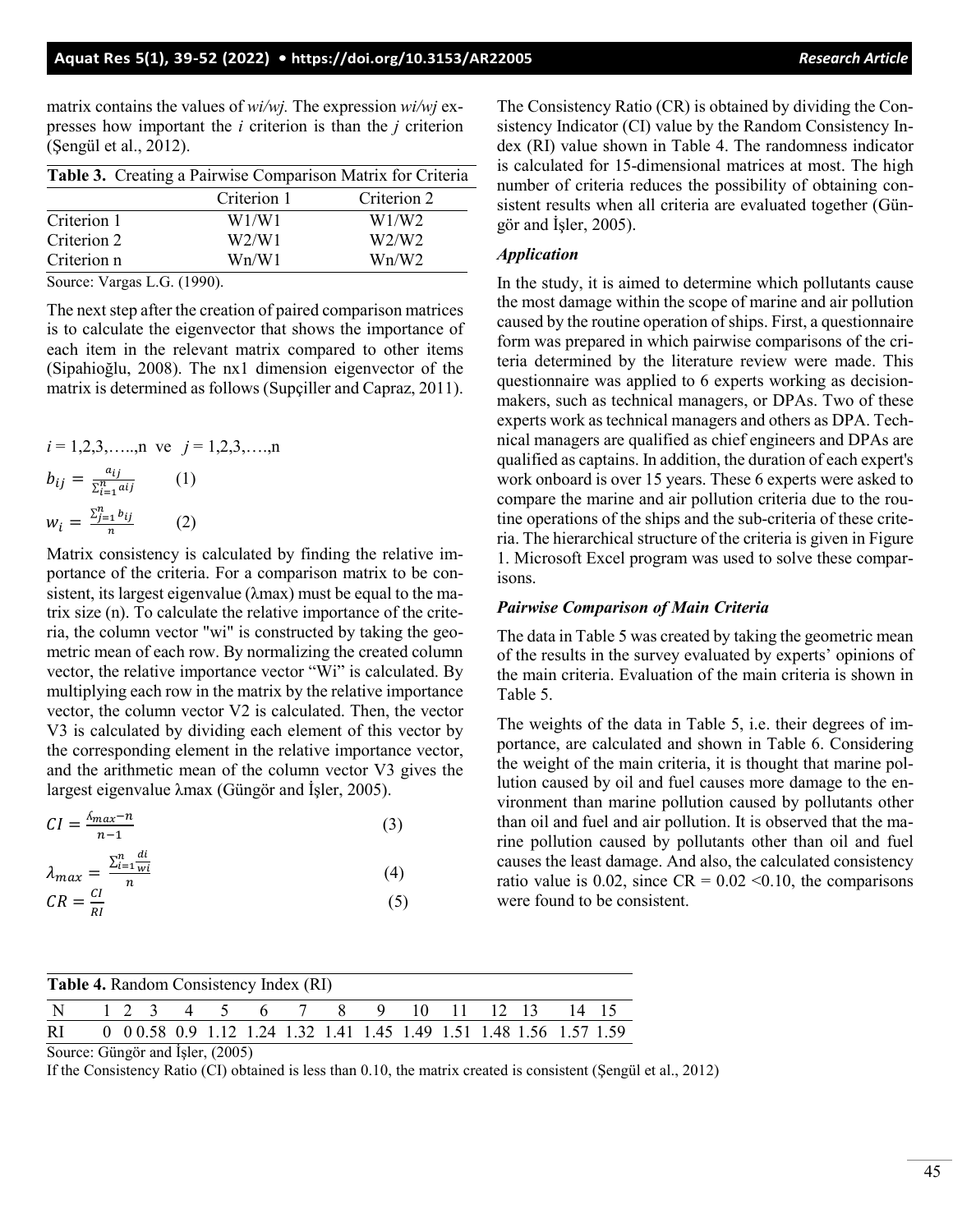

**Figure 1.** The hierarchical structure of the criteria.

| Criteria                                                         | Marine Pollution Caused by<br>Pollutants Other Than Oil<br>and Fuel | Marine Pollution<br>Caused by Oil and<br>Fuel | Air Pollution Caused<br>by Routine Operations<br>of Ships |
|------------------------------------------------------------------|---------------------------------------------------------------------|-----------------------------------------------|-----------------------------------------------------------|
| Marine Pollution Caused by Pollutants Other Than<br>Oil and Fuel |                                                                     | 0.166                                         | 0.411                                                     |
| Marine Pollution Caused by Oil and Fuel                          | 6.008                                                               |                                               | 5.581                                                     |
| Air Pollution Caused by Routine Operations of Ships              | 2.430                                                               | 0.179                                         |                                                           |

| <b>Table 6.</b> Weights of Main Criteria                      |                |  |
|---------------------------------------------------------------|----------------|--|
| <b>Criteria</b>                                               | <b>Weights</b> |  |
| Marine Pollution Caused by Pollutants Other Than Oil and Fuel | 0.081          |  |
| Marine Pollution Caused by Oil and Fuel                       | 0.696          |  |
| Air Pollution Caused by Routine Operations of Ships           | 0.222          |  |
| Consistency Ratio (CR): 0.02                                  |                |  |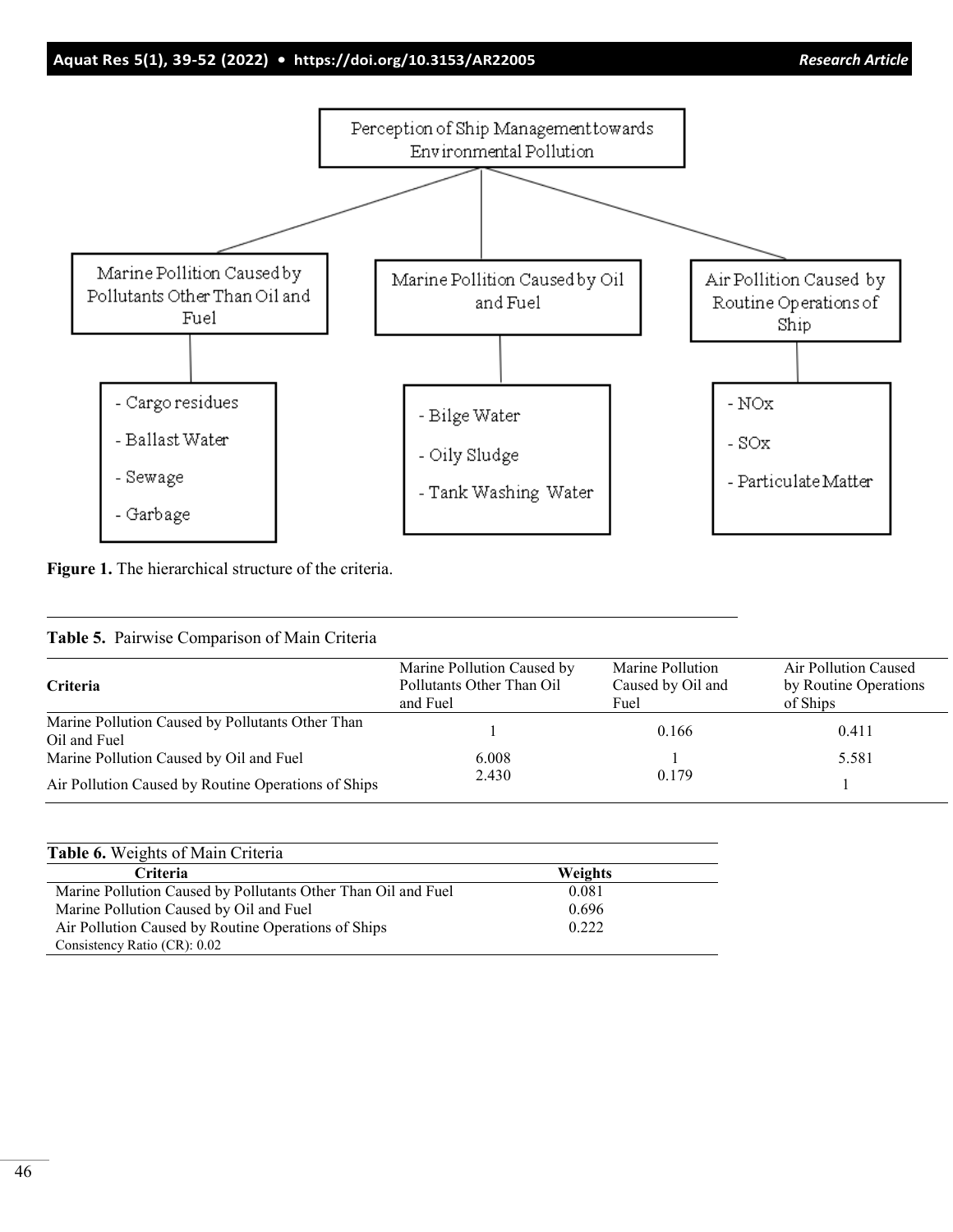47

# *Pairwise Comparison of Sub-Criteria for Marine Pollution Caused by Pollutants Other than Oil and Fuel*

Sub-criteria of marine pollution caused by pollutants other than oil and fuel were compared by experts. The group decision was calculated after the geometric mean of the data obtained by preparing the paired comparison matrix in Table 7.

Considering the weights in Table 8, the ballast water sub-criterion was evaluated as the most damaging pollutant to the environment by experts' opinions. Sewage, on the other hand, is the least harmful pollutant. Since the Consistency Ratio = 0.019 <0.10, the pairwise comparison matrix was found to be consistent.

# *Pairwise Comparison of Sub-Criteria for Marine Pollution Caused by Oil and Fuel*

Sub-criteria of marine pollution caused by oil and fuel were compared by experts. The group decision was calculated after the geometric mean of the data obtained by preparing the paired comparison matrix in Table 9.

Considering the weights in Table 10, the bilge waters subcriterion was evaluated as the most damaging pollutant to the environment by experts' opinions. Tank Washing Water (Slop), on the other hand, is the least harmful pollutant. Since the Consistency Ratio =  $0.021$  < 0.10, the pairwise comparison matrix was found to be consistent.

# *Pairwise Comparison of Sub-Criteria for Air Pollution Caused by Routine Operations of Ships*

Sub-criteria of air pollution resulting from the routine operations of ships were compared by experts. The group decision was calculated after the geometric mean of the data obtained by preparing the paired comparison matrix in Table 11.

Considering the weights in Table 12, Sulphur Oxide  $(SO_x)$ sub-criterion was evaluated as the most damaging pollutant to the environment by experts' opinions. Nitrogen Oxide  $(NO<sub>x</sub>)$ , on the other hand, is the least harmful pollutant. Since the Consistency Ratio =  $0.073$  < 0.10, the pairwise comparison matrix was found to be consistent.

|                      |                |                      |        | Table 7. Pairwise comparison of sub-criteria of marine pollution caused by pollutants other than oil and fuel |
|----------------------|----------------|----------------------|--------|---------------------------------------------------------------------------------------------------------------|
| Criteria             | Cargo residues | <b>Ballast</b> water | Sewage | Garbage                                                                                                       |
| Cargo residues       |                | 0.350                | 3.992  | 0.321                                                                                                         |
| <b>Ballast</b> water | 2.853          |                      | 3.360  | 2.078                                                                                                         |
| Sewage               | 0.250          | 0.297                |        | 0.303                                                                                                         |
| Garbage              | 3.107          | 0.481                | 3.295  |                                                                                                               |

**Table 8.** The weights of sub-criteria of marine pollution caused by pollutants other than oil and fuel

| Criteria                                                                                |                     |             | Weights            |
|-----------------------------------------------------------------------------------------|---------------------|-------------|--------------------|
| Cargo residues                                                                          |                     |             | 0.180              |
| <b>Ballast</b> water                                                                    |                     |             | 0.488              |
| Sewage                                                                                  |                     |             | 0.082              |
| Garbage                                                                                 |                     |             | 0.249              |
| Consistency Ratio (CR): 0.019                                                           |                     |             |                    |
|                                                                                         |                     |             |                    |
|                                                                                         |                     |             |                    |
| Table 9. Pairwise comparison of sub-criteria of marine pollution caused by oil and fuel |                     |             |                    |
| Criteria                                                                                | <b>Bilge Waters</b> | Oily Sludge | Tank Washing Water |
| <b>Bilge Waters</b>                                                                     |                     | 6.265       | 5.273              |
| Oily Sludge                                                                             | 0.159               |             | 1.348              |

| <b>Table 10.</b> The weights of sub-criteria of marine pollution caused by oil and fuel |                |  |  |  |
|-----------------------------------------------------------------------------------------|----------------|--|--|--|
| Criteria                                                                                | <b>Weights</b> |  |  |  |
| <b>Bilge Waters</b>                                                                     | 0.738          |  |  |  |
| Oily Sludge                                                                             | 0.140          |  |  |  |
| Tank Washing Water (Slop)                                                               | 0.121          |  |  |  |
| Consistency Ratio (CR): 0.021                                                           |                |  |  |  |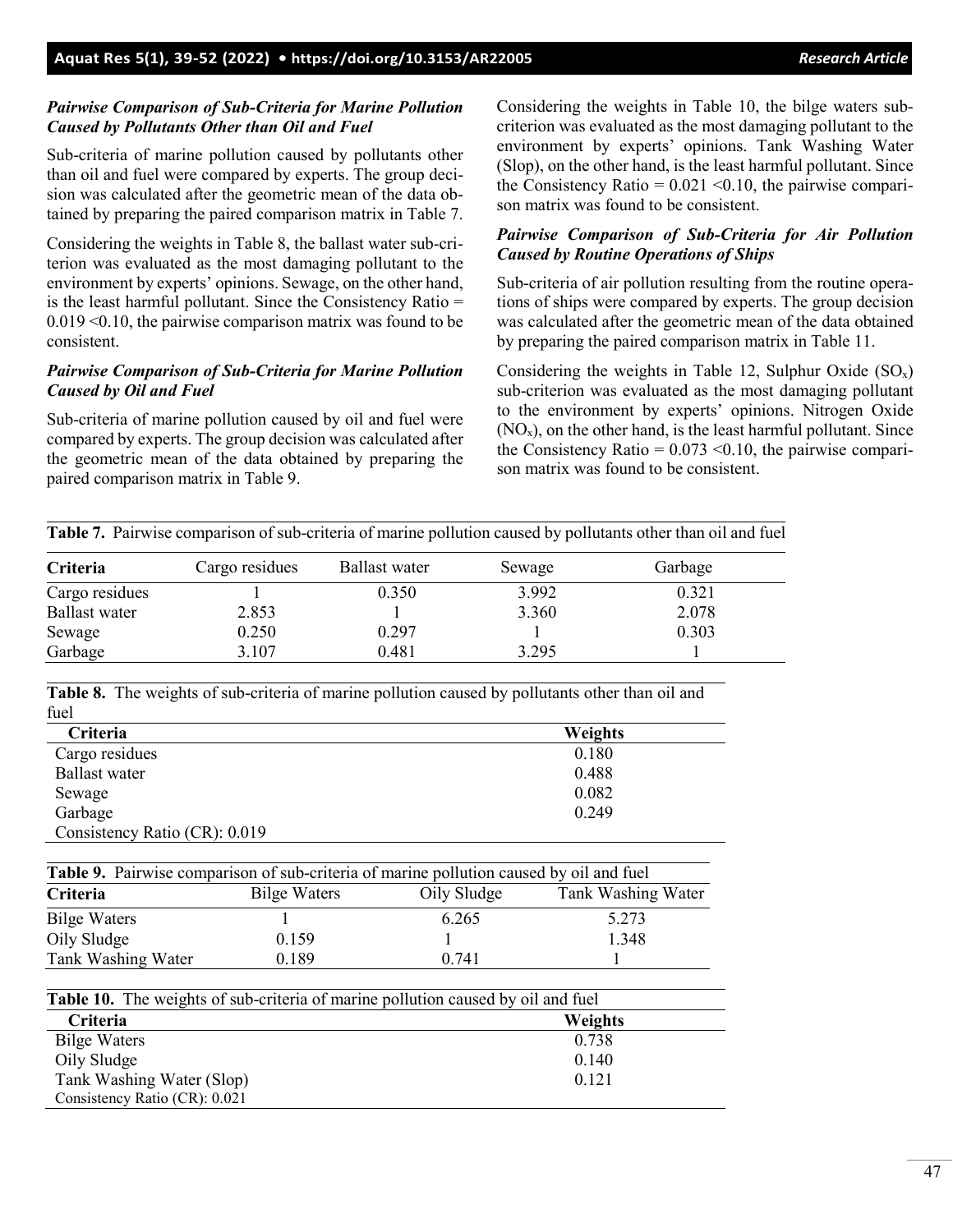| Table 11. Pairwise comparison of sub-criteria of air pollution resulting from the routine operations of ships |                                                    |       |                         |  |  |  |
|---------------------------------------------------------------------------------------------------------------|----------------------------------------------------|-------|-------------------------|--|--|--|
| Criteria                                                                                                      | Nitrogen Oxide ( $NO_x$ ) Sulphur Oxide ( $SO_x$ ) |       | Particulate Matter (PM) |  |  |  |
| Nitrogen Oxide $(NOx)$                                                                                        |                                                    | 0.278 | 0.458                   |  |  |  |
| Sulphur Oxide $(SO_x)$                                                                                        | 3.595                                              |       | 3.914                   |  |  |  |
| Particulate Matter (PM)                                                                                       | 2.182                                              | 0.255 |                         |  |  |  |
| Table 12. The weights of sub-criteria of air pollution resulting from the routine operations of ships         |                                                    |       |                         |  |  |  |
|                                                                                                               |                                                    |       |                         |  |  |  |
| Criteria                                                                                                      |                                                    |       | Weights                 |  |  |  |
| Nitrogen Oxide $(NOx)$                                                                                        |                                                    |       | 0.138                   |  |  |  |
| Sulphur Oxide $(SO_x)$                                                                                        |                                                    | 0.637 |                         |  |  |  |
| Particulate Matter (PM)<br>0.224                                                                              |                                                    |       |                         |  |  |  |

# **Results and Discussion**

Consistency Ratio (CR): 0.073

Three main criteria and their sub-criteria were prioritized by experts using the AHP method. The weights written in bold color in Table 13 are criteria that have the highest weight resolved according to the data obtained from experts.

As seen in Table 13, when the main criteria that cause environmental pollution caused by the routine operations of ships are listed by weight, it is seen that marine pollution caused by oil and fuel comes first, and then air pollution and marine pollution caused by pollutants other than oil and fuel, respectively. As can be seen from the weights, oil and fuel pollution has emerged as the most damaging pollutant to the environment. It is observed that the damage caused by the discharge of the bilge waters of the ships into the sea is the most. The bilge water, which consists of fuel, oil, and cooling water used in the machines, causes corrosion and wetting of the load and creates a negative effect on the ship. Discharge of bilge waters into the sea without complying with international rules plays a significant role in marine pollution.

| Criteria                                                           | <b>Weights of Criteria</b> | Sub-criteria               | <b>Weights of Sub-Criteria</b> |
|--------------------------------------------------------------------|----------------------------|----------------------------|--------------------------------|
| Marine Pollution Caused by Pollu-<br>tants Other Than Oil and Fuel | 0.081                      | Cargo residues             | 0.180                          |
|                                                                    |                            | <b>Ballast water</b>       | 0.488                          |
|                                                                    |                            | Sewage                     | 0.082                          |
|                                                                    |                            | Garbage                    | 0.249                          |
| <b>Marine Pollution Caused by Oil</b><br>and Fuel                  | 0.696                      | <b>Bilge Waters</b>        | 0.738                          |
|                                                                    |                            | Oily Sludge                | 0.140                          |
|                                                                    |                            | Tank Washing Water (Slop)  | 0.121                          |
| Air Pollution Caused by<br>Routine Operations of Ships             | 0.222                      | Nitrogen Oxide (NOx)       | 0.138                          |
|                                                                    |                            | <b>Sulphur Oxide (SOx)</b> | 0.637                          |
|                                                                    |                            | Particulate Matter (PM)    | 0.224                          |

**Table 13.** The weights of criteria of environmental pollution caused by routine operations of ships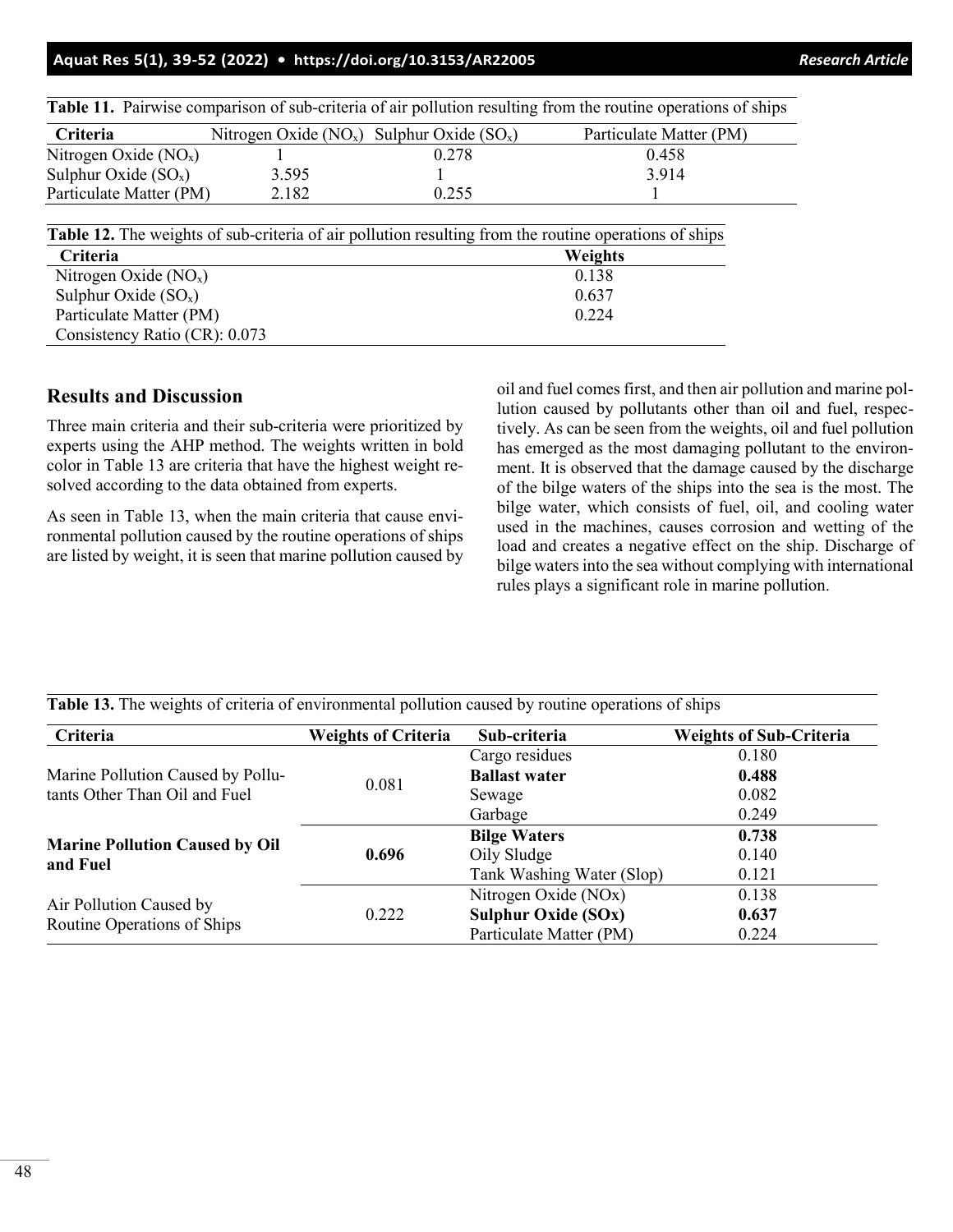Air pollution caused by the routine operations of ships ranks second. It is thought that the damage caused by sulphur oxide to the environment is more in emission emissions. As a result of the burning of fossil fuels in ship engines, a lot of sulphur oxide gas is mixed into the atmosphere. The release of sulphur oxide causes problems such as ozone depletion, acid rain, and respiratory distress in humans.

Marine pollution caused by pollutants other than oil and fuel is thought to be the least. Among the sub-criteria, it was observed that ballast water ranks first among pollutants. As a result of the ballast operation, sea creatures carried by ballast water can be included in a different marine ecology and harm the living creatures there.

# **Conclusion**

In the study, environmental pollution caused by the routine operations of the ships has been discussed. In this context, practices in routine operations of ships that cause environmental pollution are listed based on expert opinions according to their damage to the environment. Thus, the perception of ship operators about environmental pollution has been revealed. The main and sub-criteria formed as a result of the literature review were presented to the expert group with a questionnaire and they were asked to compare these criteria and sub-criteria. In the study, the AHP technique, which is the most used method among Multi-Criteria Decision-Making Techniques and an effective method in paired comparisons, was used. According to the priorities obtained as a result of the calculations specific to AHP, it is seen that the damage to the environment by Marine Pollution Caused by Oil and Fuel is in the first place. The second is Air Pollution Caused by Routine Operations of Ships. Marine Pollution Caused by Pollutants Other Than Oil and Fuel is thought to pollute the environment the least.

In marine pollution, it is seen that the pollution caused by oil and fuel wastes such as bilge, slop, and sludge in the seas comes to the fore. It is a necessity for these pollutants to be delivered to waste reception facilities in ports or to be discharged to the seas in accordance with international rules, to protect the marine environment. In addition, according to MARPOL 73/78, ships must store on board wastes that are not allowed to be discharged into the sea. However, in order to fulfill this, the number of waste reception facilities in ports should be increased. Another issue that should be considered is the necessity of operating the existing treatment systems in ships in accordance with IMO standards.

Regarding emissions, which rank second, the use of high sulphur fuels comes first in ship-borne air pollution. To prevent this IMO has introduced restrictions on sulphur emissions.

With the decision of IMO, the sulphur rate in the fuels of ships sailing outside the ECA region in 2020 was reduced from 3.5% to 0.5%. For this purpose, ship operators are expected to use low-sulphur fuel, to turn to renewable energy sources, or to exhibit more environmentally friendly ship management by taking advantage of chimney filtering systems such as scrubber.

Within the scope of marine pollution caused by pollutants other than oil and fuel, it is seen that ballast operations are in the first place because they are carried out without complying with the rules and thus negatively affect the marine ecology. In this context, it is considered important to equip ships with ballast water management systems within the scope of The International Convention for the Control and Management of Ships' Ballast Water and Sediments, which was put forward by IMO in 2004 and entered into force in 2017.

As a result, by applying an environmentally sensitive management policy of ship operators, it will be important to raise the awareness of ship personnel about environmental pollutants and their damage to the environment, to improve marine pollution prevention training, and to eliminate operational defects in preventing marine pollution.

#### **Compliance with Ethical Standard**

**Conflict of interests:** The authors declare that for this article they have no actual, potential or perceived conflict of interests.

**Ethics committee approval:** Ethics committee approval is not required.

**Funding disclosure:** -

**Acknowledgments:** -

**Disclosure:** -

# **References**

**Alp, S., Gündoğdu, C.E. (2012).** Analytical hierarchy process and fuzzy analytical hierarchy process application in choosing the place of incorporation. Dokuz Eylül University the Journal of Graduate School of Social Sciences, 14(1), 07- 25.

**Alpay, C.G. (2015).** The Evaluatıon of Studies on The Prevention of The Marine Pollution Within The Metropolitan Municipalities. Master Thesis, Institute of Science, Istanbul Technical University, Istanbul.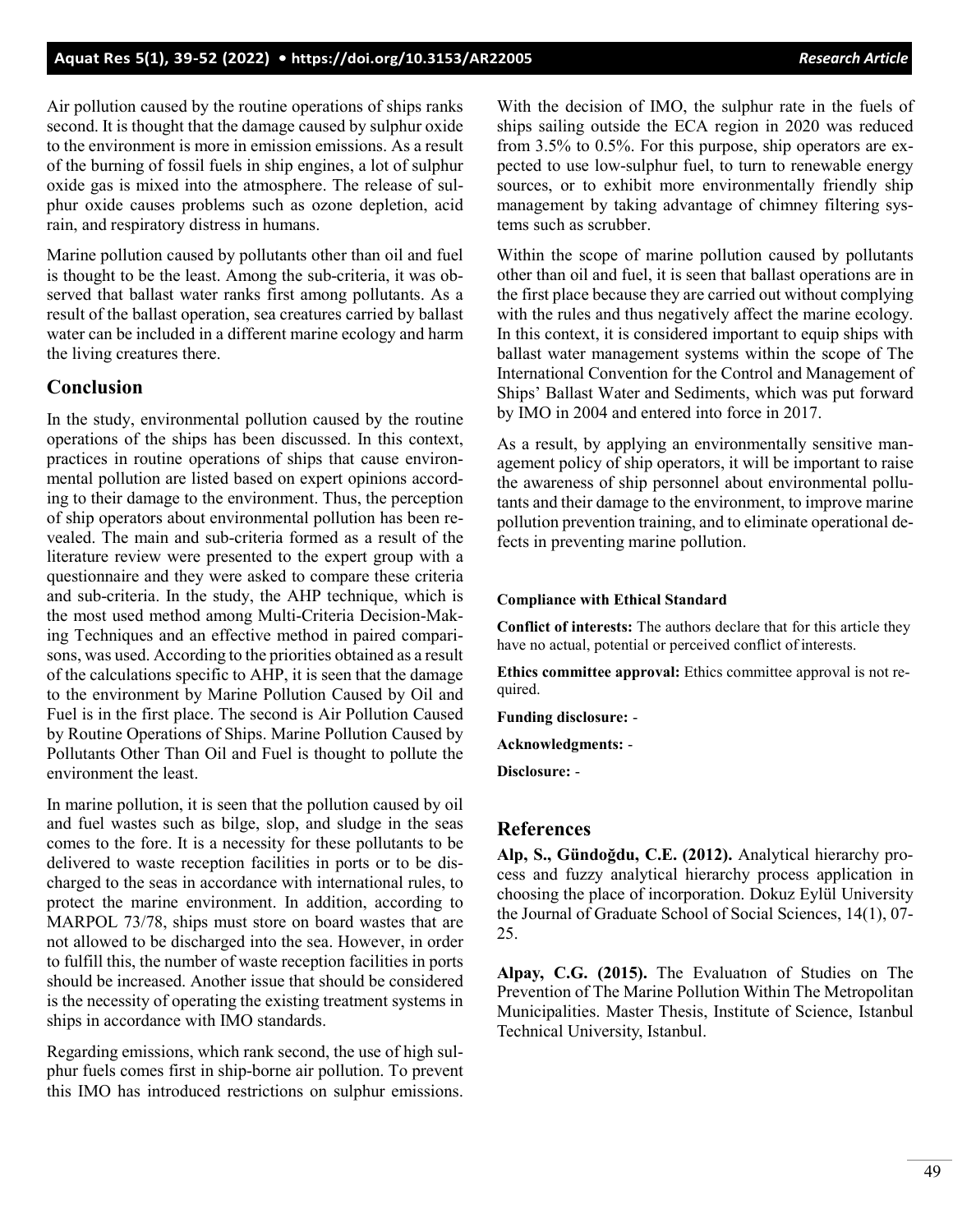**Aygül, Ö., Baştuğ, S. (2020).** maritime transport-based air pollution and its effect on human health. *Journal of Maritime Transport and Logistics*, 1(1), 26-40.

**Bayat, B. (2011).** Hava kirliliği ve kontrolü, *Bilim ve Aklın Aydınlığında Eğitim Dergisi*, 135(1), 55-59.

**Bailey, D., Plenys, T., Solomon, G.M., Campbell, T.R., Feurer, G.R., Masters, J., Tonkonogy, B. (2004).** Harboring Pollution: The Dirty Truth about U.S. Ports. Natural Resources Defense Council (NRDC).

**Baykal, B.B., Baykal, M.A. (1999).** Gemi Kaynaklı Evsel Atık Sular ve Gemilerde Atık Su Yönetimi. A. İ. Aldoğan, Y. Ünsan, E. Bayraktarkatal (Eds.), Gemi İnşaatı ve Deniz Teknolojisi Teknik Kongresi, Bildiri Kitabı, İstanbul,Yapım Matbaacılık.

**Çevik, Ü. (2004).** Uluslararası Denizcilik Sözleşmeleri*.* p.250, İstanbul, Birsen Yayınları, ISBN: 975-511-375-4

**Egemen, Ö. (1999).** Çevre ve Su Kirliliği. Ege Üniversitesi Su Ürünleri Fakültesi Yayınları 3. Baskı, No: 42.

**Ekmekçioğlu, A. (2020).** Calculation of Ship-Based Emissions by Numerical Methods. Master Thesis, Yıldız Technical University, Institute of Science, Istanbul.

**Fitoz, C. (2009).** Prevention of Ship-Originated Marine Pollution and Recommendations for the Turkish Straits. Master Thesis, Çanakkale Onsekiz Mart University, Institute of Social Sciences, Çanakkale.

**Göksu, A., Güngör, İ. (2008).** Bulanık analitik hiyerarşik proses ve üniversite tercih sıralamasında uygulanması. *Süleyman Demirel Üniversitesi İ.İ.B.F. Dergisi*, 13(3), 1-26.

**Güngör, İ., İşler, D.B. (2005).** Analitik hiyerarşi yaklaşımı ile otomobil seçimi. *Zonguldak Karaelmas Üniversitesi Sosyal Bilimler Dergisi*, 1(2), 21-33.

**Gündoğdu, M. (2013).** The investigation of pollution level in ship wastewater. Master Thesis, Fırat University, Institute of Science.

**Iduk, U., Nitonye, S. (2015).** Effects and solutions of marine pollution from ships in Nigerian waterways. *International Journal of Scientific & Engineering Research*, 6(9), 81-90.

**IMO (2020a).** International Convention for the Prevention of Pollution from Ships (MARPOL). Retrieved from [https://www.imo.org/en/About/Conventions/Pages/Internati](https://www.imo.org/en/About/Conventions/Pages/International-Convention-for-the-Prevention-of-Pollution-from-Ships-(MARPOL).aspx)[onal-Convention-for-the-Prevention-of-Pollution-from-](https://www.imo.org/en/About/Conventions/Pages/International-Convention-for-the-Prevention-of-Pollution-from-Ships-(MARPOL).aspx)[Ships-\(MARPOL\).aspx](https://www.imo.org/en/About/Conventions/Pages/International-Convention-for-the-Prevention-of-Pollution-from-Ships-(MARPOL).aspx) (accessed 18.09.2020).

**IMO (2020b).** Sulphur Oxides (SOx) and Particulate Matter (PM)–Regulation 14. Retrieved from [http://www.imo.org/en/OurWork/Environment/Pollution-](http://www.imo.org/en/OurWork/Environment/PollutionPrevention)[Prevention](http://www.imo.org/en/OurWork/Environment/PollutionPrevention) (accessed 25.11.2020).

**Jonson, E.J., Gauss, M., Schulz, M., Jalkanen, J.P., Fagerli, H. (2020).** Effects of global ship emissions on European air pollution levels. *Atmospheric Chemistry and Physic*, 20(19), 11399–11422. <https://doi.org/10.5194/acp-20-11399-2020>

**Körpe, Ö. (2009).** Ballast water management. Master Thesis, Istanbul Technical University Institute of Science.

**Küçük, Y.T., Topçu, A. (2012).** Pollution from maritime transportation. *Ankara University Journal of Environmental Sciences*, 4(2), 75-79. [https://doi.org/10.1501/Csaum\\_0000000067](https://doi.org/10.1501/Csaum_0000000067)

**Küçükşahin, F. (1997).** Gemi Makineleri. Birsen Yayınevi, İstanbul. ISBN: 9789755115993 MARPOL 73/78. Retrieved from [https://www.marpolandsolas.com](https://www.marpolandsolas.com/) (accessed 21.09.2020).

**Miola, A., Ciuffo, B. (2011).** estimating air emissions from ships: meta-analysis of modelling approaches and available data sources. *Atmospheric Environment*, 45(13), 2242-2251. <https://doi.org/10.1016/j.atmosenv.2011.01.046>

**Onwuegbuchunam, D.E., Ebe, T. E., Okoroji, L.I., Essien, A.E. (2017).** An analysis of ship-source marine pollution in Nigeria seaports. *Journal of Marine Science and Enginnering*, 5(3), 39. <https://doi.org/10.3390/jmse5030039>

**Özdemir, Ü., Yılmaz, H., Başar, E. (2016).** Investigation of marine pollution caused by ship operations with DEMATEL method. *The International Journal on Marine Navigation and Safety of Sea Transportation*, 10(2), 315-320. <https://doi.org/10.12716/1001.10.02.14>

**Palabıyık, H. (2002).** Gemi ve Liman Atık Yönetimi ve MARPOL 73/78: İzmir Limanı Örneği. 5-6 Kasım, Türkiye Kıyıları Kongresi, İzmir, ss. 997-1006.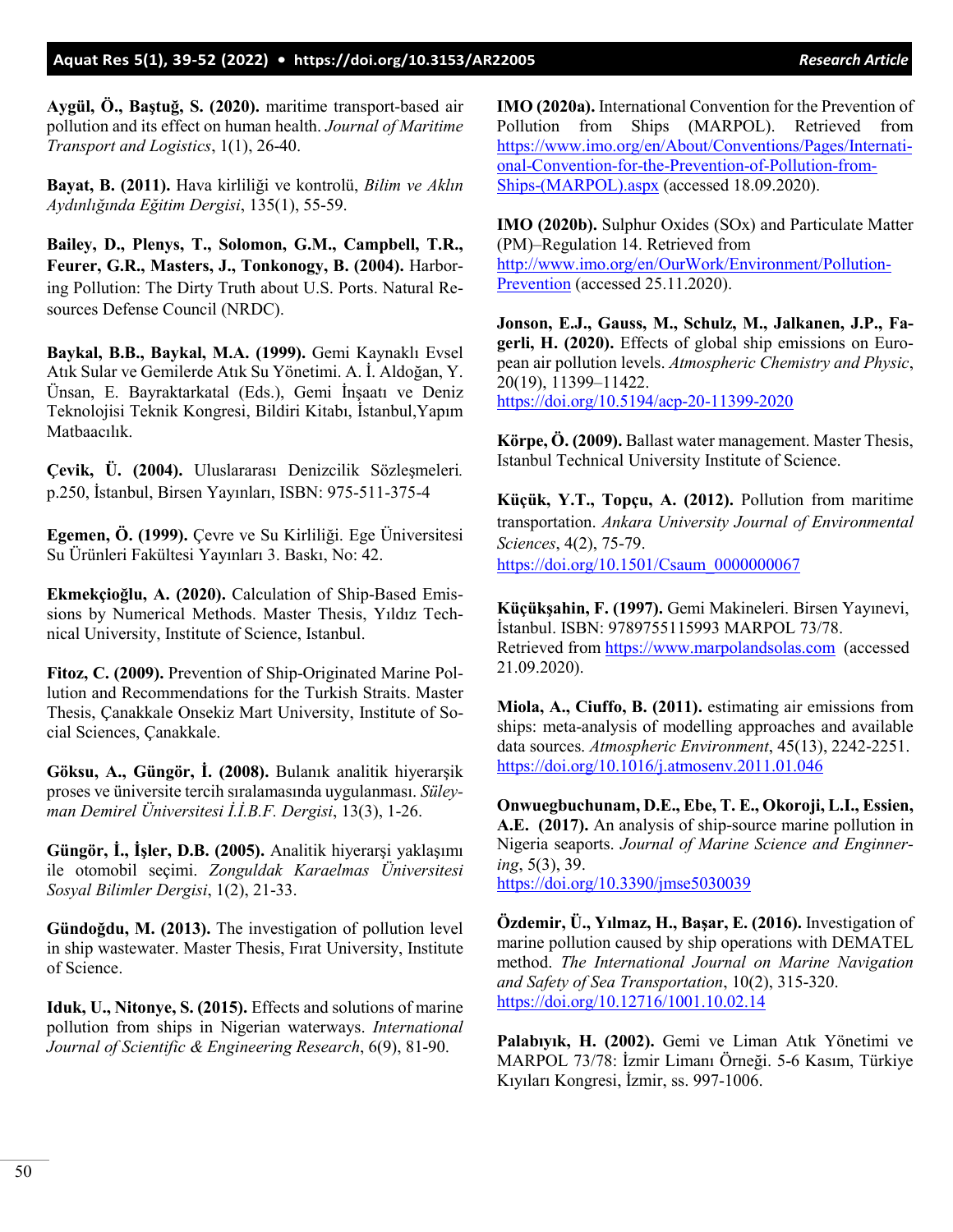**Potters, G. (2013).** Marine Pollution. Bookboon, 1st edition. ISBN 978-87-403-0540-1

**Ringbom, H. (2018).** Regulation of ship-source pollution in the Baltic Sea. *Marine Policy*, 98, 246-254. <https://doi.org/10.1016/j.marpol.2018.09.004>

**Saaty, T.L. (1980).** The Analytic Hierarchy Process. USA: McGraw-Hill. <https://doi.org/10.21236/ADA214804>

**Saraçoğlu, H. (2010).** Investigation of exhaust gas emissions of ships calling Izmir Port and their environmental impact. Master Thesis, Istanbul Technical University Institute of Science.

**Satır, T. (2007).** Developing Port Reception Facility Model in the Turkish Ports for Establish and Management Sufficent for International Convention for the Prevention of Pollution from Ships. Ph.D. Thesis, Istanbul University Institute of Marine Sciences and Management, Istanbul.

**Saxe, H., Larsen, T. (2004).** Air pollution from ships in three Danish ports. *Atmospheric Environment*, 38(24), 4057-4067. <https://doi.org/10.1016/j.atmosenv.2004.03.055>

**Sipahioğlu, A. (2008).** Analitik Hiyerarşi Süreci (AHP) Ders Notları, Osman Gazi Üniversitesi Endüstri Mühendisliği Bölümü.

**Solmaz, M.S., Başkaya A., Savaş A., Akman M. (2019).** Utilization of renewable energy in ships: optimization of hybrid system installed in an oil barge with economic and environmental pollution analysis. *Journal of ETA Maritime Science*, 7(2), 179-191. <https://doi.org/10.5505/jems.2019.30643>

**Soysal, A., Demiral, Y. (2007).** Kapalı ortam hava kirliliği. *TSK Koruyucu Hekimlik Bülteni*, 6(3), 221-226.

**Supçiller, A.A., Çapraz, O. (2011).** Ahp-Topsis Yöntemine Dayalı Tedarikçi Seçimi Uygulaması, Ekonometri ve İstatistik, 13(12) Uluslararası Ekonometri, Yöneylem Araştırması, İstatistik Sempozyumu Özel Sayısı, 1–22.

**Şengül, Ü., Eren, M., Eslamian Shıraz, S. (2012).** Municipalities Public Transport Vehicle Selection Using Fuzzy Ahp. *Erciyes University Journal of Faculty of Economics and Administrative Sciences,* 40, 143-165.

**Şenol, S. (2020).** Gemi kökenli emisyonlara dayalı alternatif sevk sistemleri. *GİDB Dergi*, 18, 31-56.

**Tütüncü, A.N. (2004).** Gemi Kaynaklı Deniz Kirlenmesinin Önlenmesi, Azaltılması ve Kontrol Altına Alınmasında Devletin Yetkisi*.* Beta, İstanbul. ISBN 975-295-362-X

**Uçar, O.F. (2014).** Samsun İli Limanlarına Gelen Gemilerin Oluşturduğu Egzoz Gazı Emisyonlarının İncelenmesi ve Çevresel Etkileri. Denizcilik Uzmanlık Tezi, T.C. Ulaştırma Denizcilik ve Haberleşme Bakanlığı.

**UN Convention on the Law of the Sea (UNCLOS) (1982).** (Article 1.4) Retrieved from [https://www.un.org/depts/los/convention\\_agree](https://www.un.org/depts/los/convention_agreements/texts/unclos/unclos_e.pdf)ments/texts/unclos/unclos e.pdf (accessed 10.02.2021)

**URL-1**, 8 Ways Cruise Ships Can Cause Marine Pollution, (2020). Retrieved fro[m https://www.marineinsight.com/envi](https://www.marineinsight.com/environment/8-ways-in-which-cruise-ships-can-cause-marine-pollution/)[ronment/8-ways-in-which-cruise-ships-can-cause-marine](https://www.marineinsight.com/environment/8-ways-in-which-cruise-ships-can-cause-marine-pollution/)[pollution/](https://www.marineinsight.com/environment/8-ways-in-which-cruise-ships-can-cause-marine-pollution/) (accessed 08.01.2021).

**URL-2**, Gemilerden Alınan Atık Türleri ve Açıklamaları. Retrieved from https://istac.istanbul/contents/46/gemilerdenatik-alimi\_130838442818551895.pdf (accessed 05.12.2020).

**URL-3**, HME Yük Atıklarının Denize Boşaltımının Yasaklanması. Retrieved from [https://www.denizticareto](https://www.denizticaretodasi.org.tr/tr/haberler/hme-yuk-atiklarinin-denize-bosaltiminin-yasaklanmasi-1018-1)[dasi.org.tr/tr/haberler/hme-yuk-atiklarinin-denize-bosaltimi](https://www.denizticaretodasi.org.tr/tr/haberler/hme-yuk-atiklarinin-denize-bosaltiminin-yasaklanmasi-1018-1)[nin-yasaklanmasi-1018-1](https://www.denizticaretodasi.org.tr/tr/haberler/hme-yuk-atiklarinin-denize-bosaltiminin-yasaklanmasi-1018-1) (accessed 05.12.2020).

**URL-4,** Gemilerden Atık Alinmasi ve Atıkların Kontrolü Yönetmeliği, Resmî Gazete Tarihi: 26.12.2004, Sayısı: 25682, Retrieved from [https://www.mevzuat.gov.tr/mev](https://www.mevzuat.gov.tr/mevzuat?MevzuatNo=5672&MevzuatTur=7&MevzuatTertip=5)[zuat?MevzuatNo=5672&MevzuatTur=7&MevzuatTertip=5](https://www.mevzuat.gov.tr/mevzuat?MevzuatNo=5672&MevzuatTur=7&MevzuatTertip=5) (accessed 08.01.2021).

**Vargas, L.G. (1990).** An overview of the analytic hierarchy process and its applications. *European Journal of Operational Research*, 48(1), 2-8. [https://doi.org/10.1016/0377-2217\(90\)90056-H](https://doi.org/10.1016/0377-2217(90)90056-H)

**Walker, T.R., Adebambo, O., Del Aguila Feijoo, M.C., Elhaimer, E., Hossain, T., Edwards, S.J., Morrison, C.E., Romo, J., Sharma, N., Taylor, S., Zomorodi, S. (2019).** environmental effects of marine transportation. world seas: an Environmental Evaluation (Second Edition), Ecological Issues and Environmental Impacts, 3, 505-530. <https://doi.org/10.1016/B978-0-12-805052-1.00030-9>